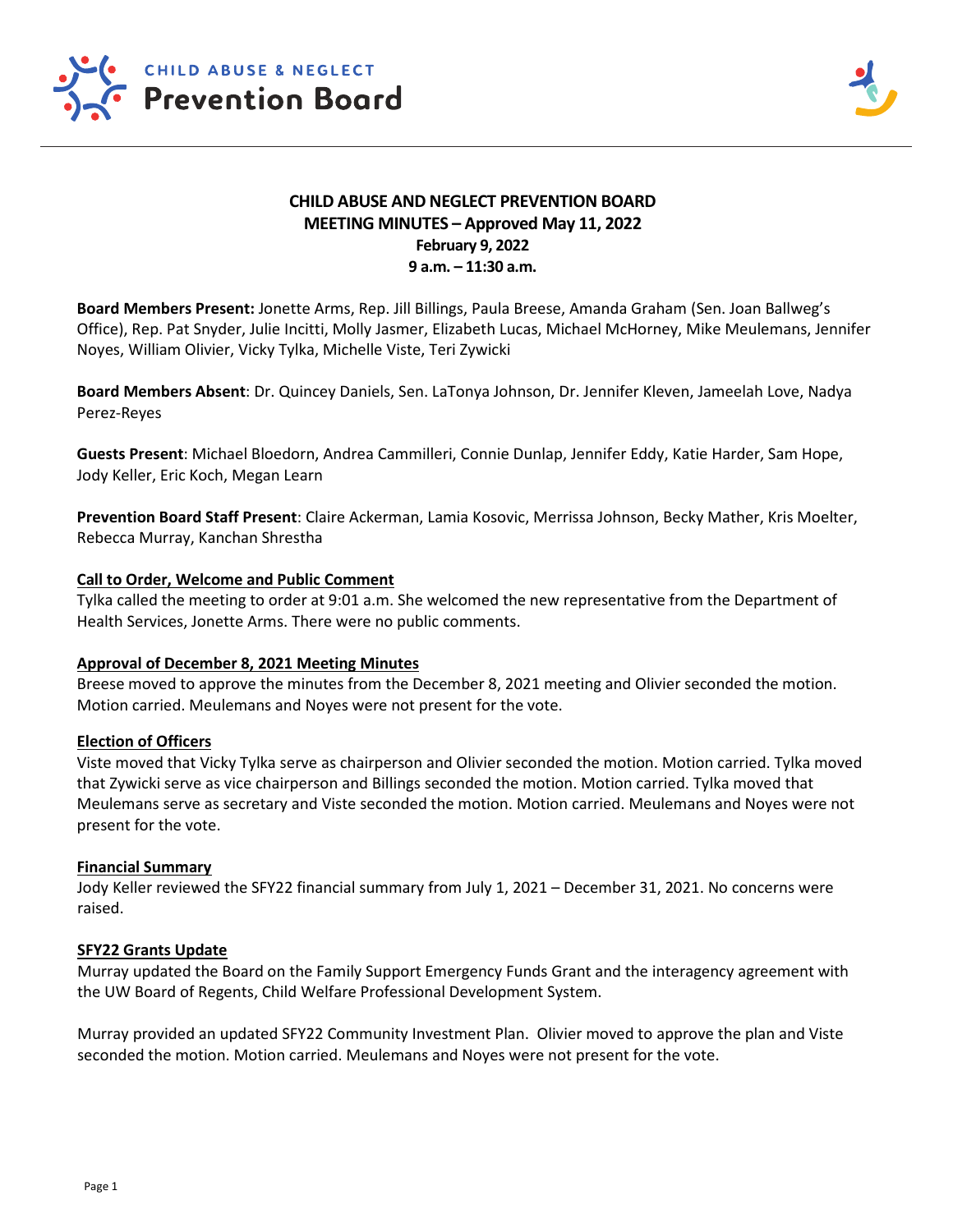

### **SFY23 Community Investment Plan**

- 1. SFY23 Renewals
	- a. Family Resource Center Infrastructure Development Grant (1) Snyder moved to approve renewals for the Burnett County Family Resource Center, Inc.; Children's Service Society of Wisconsin – Black River Falls; Family Connections of Southwest Wisconsin; Family Resource Center, Inc.; Family Resource Center of Sheboygan County; Family Resource Center of St. Croix Valley; Northwest Connection Family Resources; and The Parenting Network and Olivier seconded the motion. Motion carried. (2) Viste moved to approve the renewal for Family and Childcare Resources of N.E.W. and Arms seconded the motion. Breese recused herself. Motion carried. (3) Viste moved to approve the renewal for The Parenting Place and Snyder seconded the motion. Billings recused herself. Motion carried. Meulemans and Noyes were not present for the vote.
	- b. Family Strengthening Continuum Training and Technical Assistance (Strengthening Families Together Association), 53206 Initiative Family Navigator (Milwaukee Center for Children and Youth), Abusive Head Trauma Prevention (Children's Hospital and Health System and Lakeshore CAP), and Wisconsin Prevention Reporting System (University of Kansas Center for Research, Inc.) – Snyder moved to approve the renewals for the grants and Olivier seconded the motion. Motion carried. Meulemans and Noyes were not present for the vote.
- 2. Intergovernmental agreements
	- a. Viste moved to approve the renewals for the Board of Regents UW Madison School of Social Work; the Board of Regents – UW Milwaukee (Strong and Stable Families Survey); the Board of Regents – UW Population Health (FRC process evaluation); and the Board of Regents – UW Child Welfare Professional Development System and Incitti seconded. Motion carried. Meulemans and Noyes were not present for the vote.
	- b. Breese moved to approve the renewal for the Department of Health Services, Division of Public Health and Olivier seconded the motion. Arms recused herself. Motion carried. Meulemans and Noyes were not present for the vote.
- 3. SFY23 Parent Education Prevention Grants Letters of Intent to Award
	- a. Arms moved to approve sending letters of intent to award to applicants 2, 3, 5, 6, 7, 8 and 10 and Viste seconded the motion. Motion carried. Meulemans and Noyes were not present for the vote.
	- b. Incitti moved to approve sending a letter of intent to award to applicant 4 and Olivier seconded the motion. Breese recused herself. Motion carried. Meulemans and Noyes were not present for the vote.
	- c. Viste moved to approve sending a letter of intent to award to applicant 9 and Zywicki seconded the motion. Billings recused herself. Motion carried. Meulemans and Noyes were not present for the vote.

# **SFY23 Community Investment Plan**

Breese moved to approve the updated SFY23 Community Investment Plan and Lucas seconded the motion. Motion carried. Meulemans and Noyes were not present for the vote.